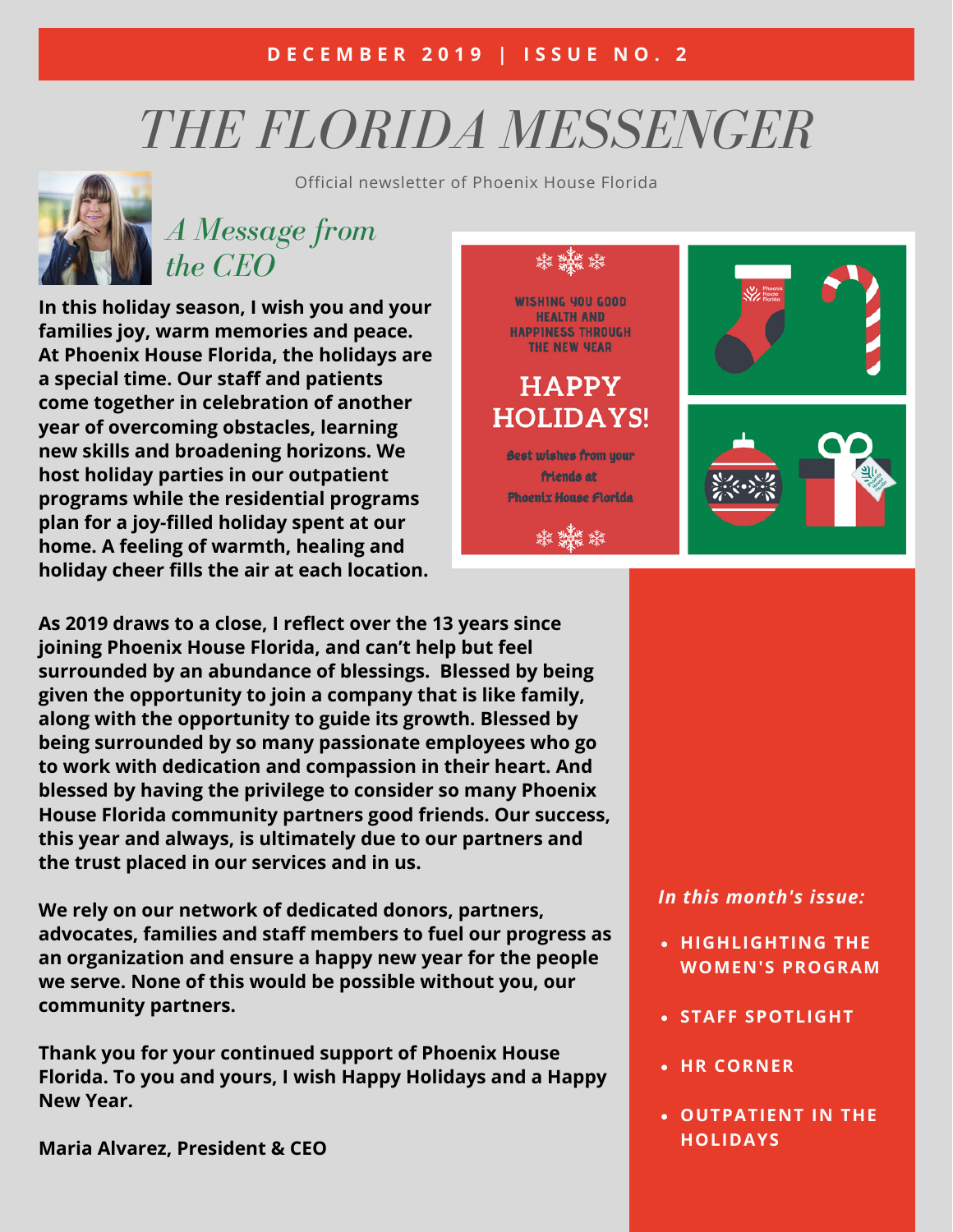#### **D E C E M B E R 2 0 1 9 | I S S U E N O . 2**



# *Program Spotlight* **THE WOMEN'S RESIDENTIAL PROGRAM**

**The Phoenix House Florida Women's Residential Program helps adult women with substance use and related mental health conditions find the inner strength to sustain recovery by utilizing trauma-informed, evidence-based practices that help women develop trust, self-esteem, and personal responsibility in a physically and psychologically safe environment.**

**Treatment length is tailored to meet the individual needs of each patient and our evidence-based and cognitive behavioral treatment approach delivers a superior level of care by focusing on each person's strengths. Patients engage in individual counseling, educational and clinical group sessions, daily exercise facilitated by a fitness specialist (when appropriate), life-skills training and other services as identified to ensure a sustained recovery.**

**Our grounds and facilities include a fitness center, a music room/recording studio, a swimming pool, tennis and volleyball courts, a fitness trail and workout equipment. Nestled in the scenic hills of Marion County, the peaceful, secluded campus combines vital counseling, educational, and recreational activities that challenge women to understand the nature of their substance use.**

**We are an in-network provider for most major insurance carriers. Our experienced staff is skilled at working with all types of insurance providers to help access the treatment needed.**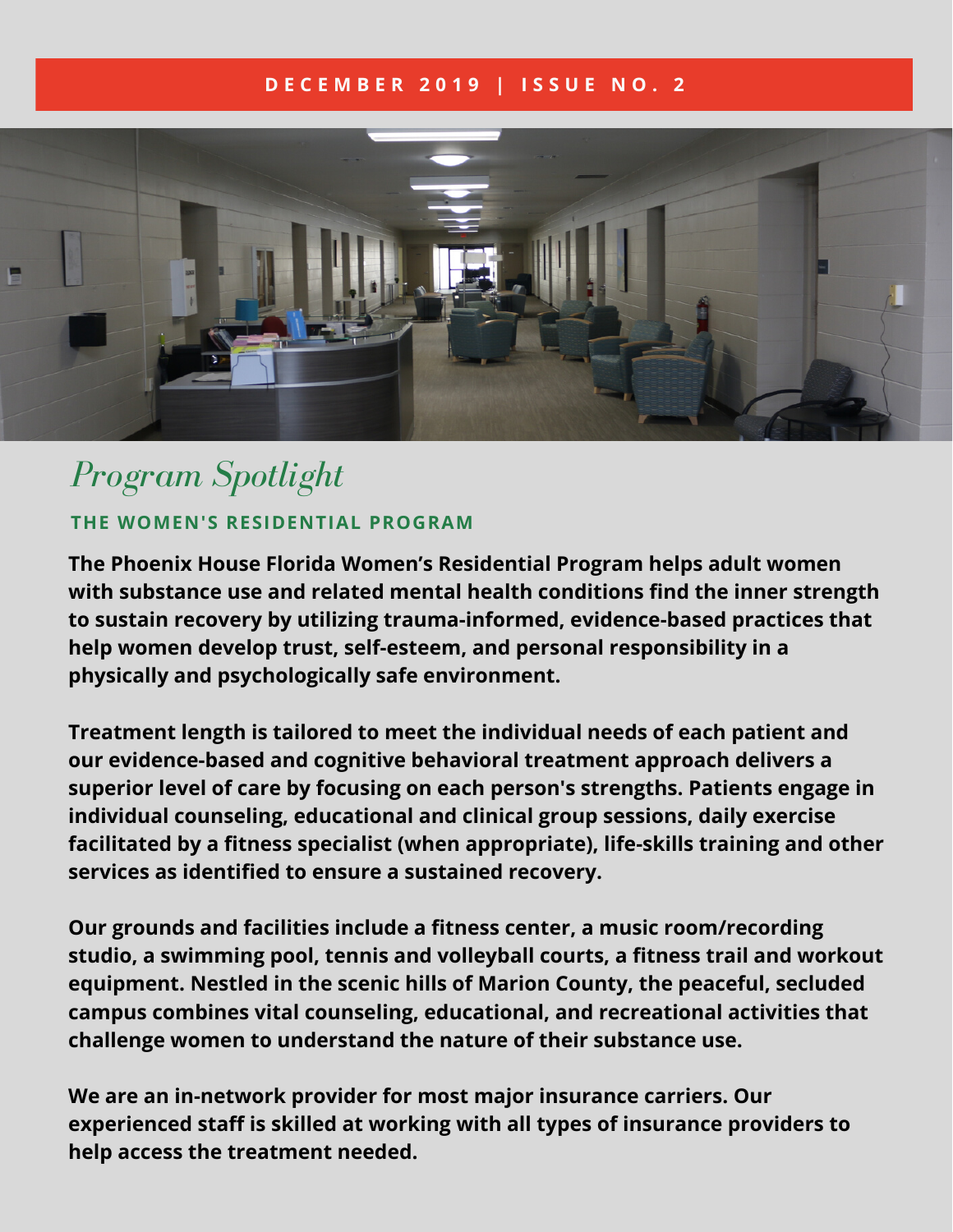#### **D E C E M B E R 2 0 1 9 | I S S U E N O . 2**

## *Staff Spotlight* **DREW MEHALL, RESIDENTIAL SUPERVISOR**

**Drew Mehall is a Clinical Supervisor at our Citra Residential facility and has been working in substance use and case management for the past six years. Drew holds a Master of Social Work degree from Saint Leo University and is also a Certified Master's Level Addiction Professional. Drew has also taken a lead role in supervising several social work interns. Drew is an up and coming leader in this industry and at Phoenix House Florida, he has the passion for the field and the clients we serve.**

**Drew grew up near Atlanta, Georgia but has been living in the central Florida area for the past 10 years. In his leisure time, Drew enjoys spending time outdoors, exploring Florida's nature, fishing, kayaking, and spending time with family and friends. "I love working at Phoenix House Florida because it provides me with the opportunity to work with people as they transform their lives. We have a caring and dedicated team, and it is a true honor to work alongside them with our clients. Working at Phoenix House Florida allows me to assist our clients in holistically meeting their needs daily," stated Drew.**



**"I became a counselor to have a positive, lasting impact on another person. And their recovery is a priceless reward ."**

# *HR Corner*

**BY ELIZABETH ROLON, HUMAN RESOURCE DIRECTOR**

### *We are hiring!*

- Mobile Assessor
- Community Relations / Fundraising Liaison
- Per Diem Counselor
- Clinical Technician Shift Lead
- Clinical Technician (several)
- Licensed Practical Nurse
- Registered Nurse

**Please visit our website for more information on jobs: https://bit.ly/2RrmHzx**

## *Empowering Kids in our Community*

**As part of E-Recycling November, Phoenix House Florida participated in a recycle drive with eSmart Recycling to dispose of unwanted and legacy technology in our office. We donated items such as laptops and cell phones to the cause that empowers kids in our community.**